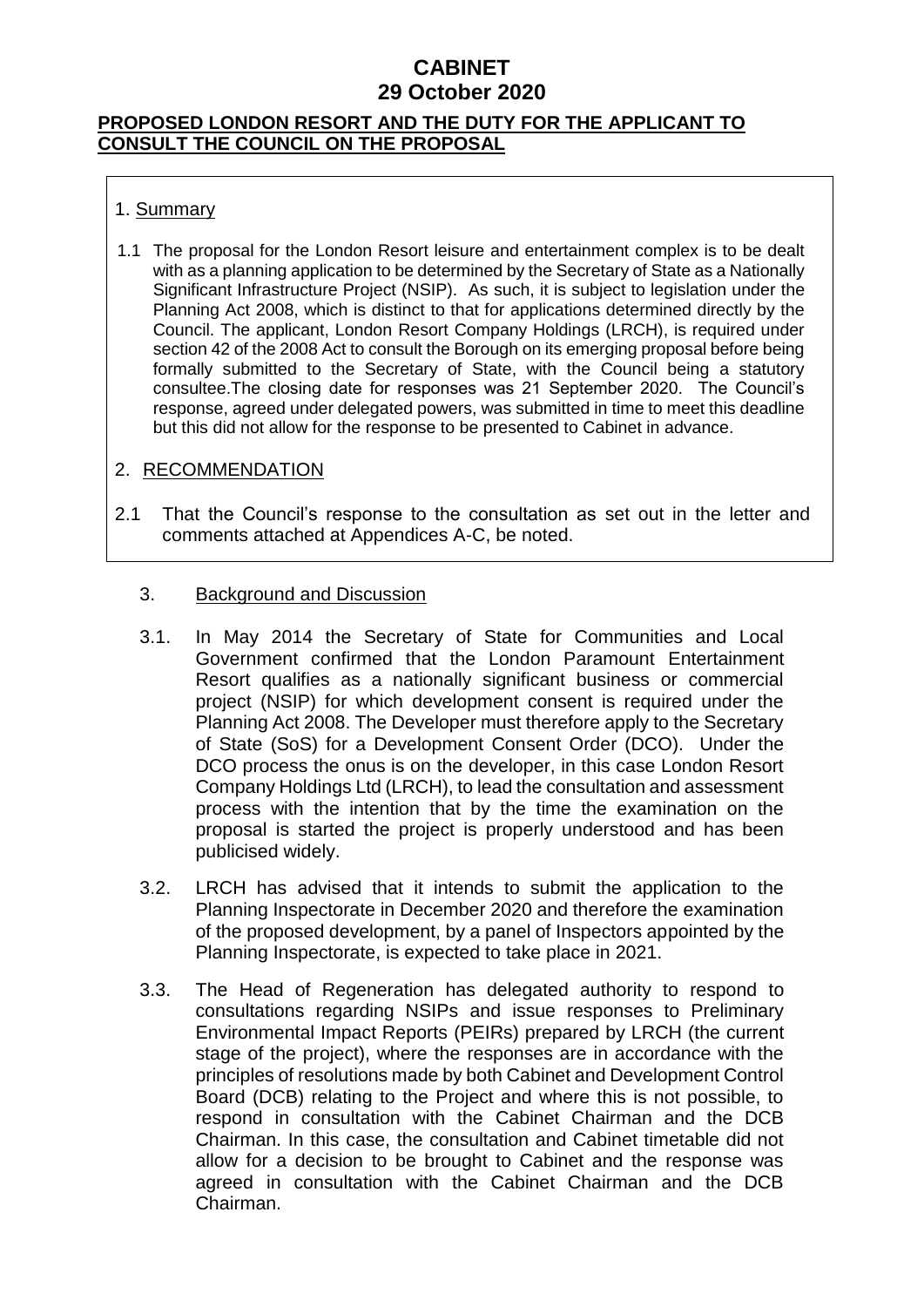- 3.4. LRCH is required to consult the local community on the proposals and prepare a statement as to how they intend to do this. The Draft Statement of Community Consultation (SOCC) was submitted in June 2020 and LRCH was advised, by officers under delegated authority, that the Council broadly supported its approach to consultation but expressed disappointment that the consultation was to take place over the summer holiday period and requested a clear plan of the proposals be displayed on the London Resort website. The consultation was subsequently extended further into September.
- 3.5. LRCH has previously undertaken four stages of consultation. The 4<sup>th</sup> stage of consultation was a formal stage of consultation under s47 of the 2008 Act, in June 2015 and the Council made comments at that time.
- 3.6. Given the length of time that has passed LRCH has undertaken a fresh consultation process and submitted a full set of updated documents.
- 3.7. For the current round of consultation, LRCH has held a series of public webinars but due to COVID 19, there have been no face to face meetings or public exhibitions. The consultation period and events were advertised in the newspapers, on social media, on the project website, by poster and by a leaflet distributed to homes and businesses across the area. Details could be accessed via the LRCH's website.
- 3.8. Under section 42 of the 2008 Act the LRCH as applicant, is also required to formally consult the Local Authorities on the application prior to submission. Dartford Borough Council (as well as Gravesham Borough Council, Ebbsfleet Development Corporation, Kent County Council and Thurrock Council) have been formally consulted and invited to comment as part of a statutory consultation on the various documents that will form the basis of the planning submission by LRCH later this year. The Council had until the 21<sup>st</sup> September to respond to this formal statutory consultation.
- 3.9. The current statutory consultation is a very important presubmission/pre-application stage when LRCH should be setting out full information about the proposals and their impacts. It is the main opportunity for the various statutory and non-statutory bodies including the Local Planning Authorities and the wider community to influence and inform the future application and to suggest how impacts can be mitigated.
- 3.10. An important requirement of the NSIP process for a Development Consent Order is for the developer to publish and seek comments on a Preliminary Environmental Information Report (PEIR). This document should examine the likely environmental effects of the project and invite comments on it. The PEIR is not intended to be a complete assessment of those effects but should outline the main areas of likely effect and summarise what those effects might be, to the best of available knowledge at the time the PEIR is produced. It is intended to stimulate comment and clarification on which effects should be considered.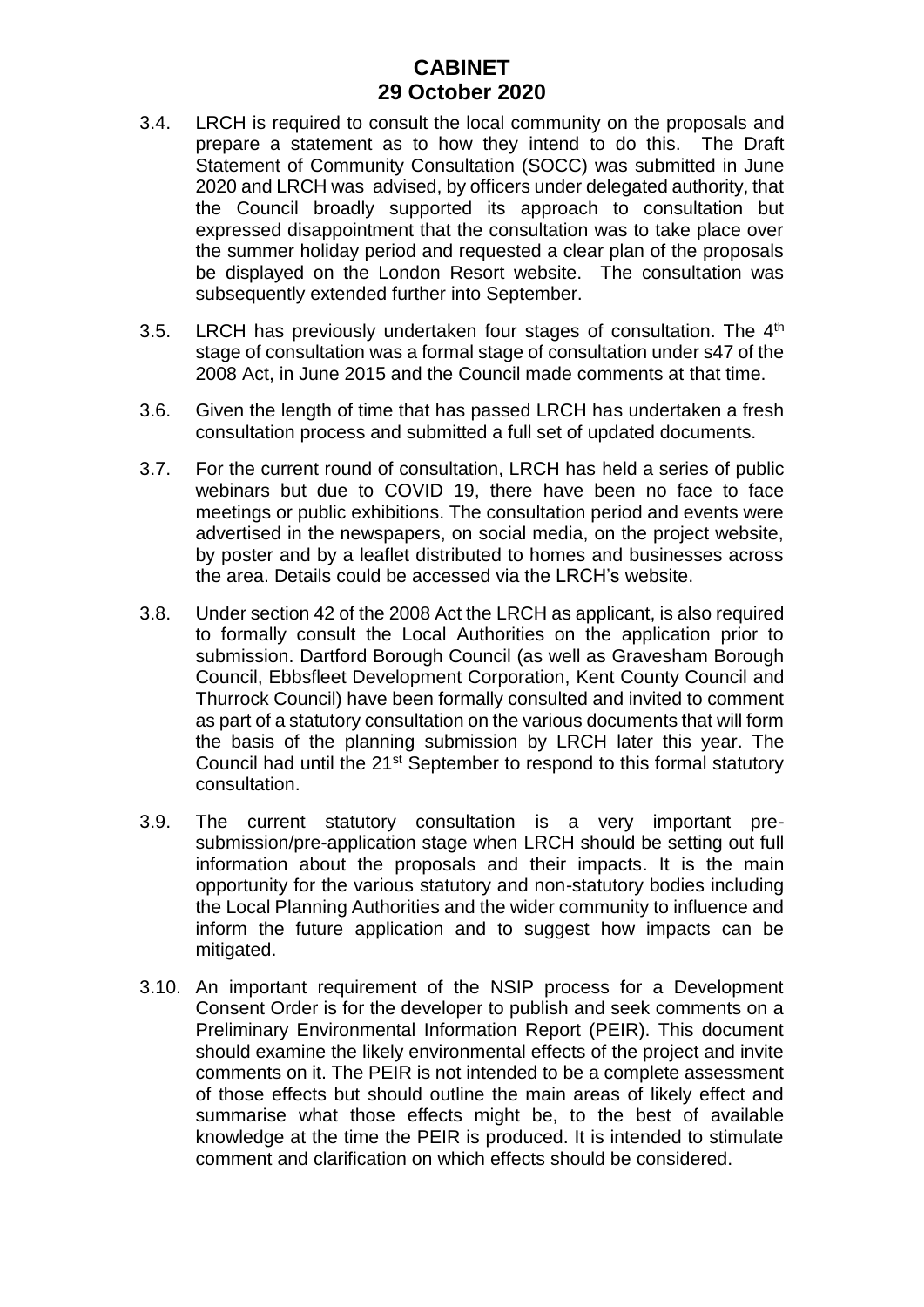- 3.11. The PEIR is just one of a suite of documents that has been submitted for comment as part of the formal public statutory consultation process. The other documents are a Draft Development Consent Order and its Explanatory Memorandum and a series of Plans. The Development Consent Order (DCO) is a statutory instrument that details the legal powers which LRCH is seeking consent. The draft of this document has been submitted for comment. It contains a list of all the works proposed and a series of draft 'Requirements' which set out various obligations if consent is granted. The 'requirements' are similar to a planning decision notice the Council would issue where it has determined a planning application.
- 3.12. The Plans submitted show: the land to be affected by the proposal and the land to be acquired through the DCO process; the areas of "works" which relate to the wording in the draft Development Consent Order; and parameter plans showing maximum heights of development.
- 3.13. The proposal is to create a leisure and entertainment attraction and the development proposed is categorised as Principal Development which requires a DCO (rather than planning permission) and the Associated Development to support the Principal Development.

The Principal Development is expected to include: ·

- land remediation works;
- the Leisure Core, comprising a range of events spaces, themed rides and attractions, entertainment venues including theatres and cinemas, developed in landscaped settings in two phases known as Gate One and Gate Two. The Gate areas will include visitor entrance plazas offering ticketing and ancillary retail, commercial, dining and entertainment facilities; ·
- terrain remodelling, hard and soft landscape works, amenity water features and planting;  $\cdot$
- car parks with an overall volume of 10,750 spaces:  $\cdot$
- pedestrian and cycle access routes and infrastructure; ·
- the A2 Highways Works comprising a signalised at-grade gyratory junction to replace two existing roundabouts at the A2(T) / B259 junction

The Associated Development is expected to include:

- four hotels providing family, upmarket, luxury and themed accommodation totalling up to 3,550 suites or 'keys'. One or more of these hotels might be located within the leisure core. One hotel will incorporate access to an enclosed water park;  $\cdot$
- a 'Conferention' Centre (i.e. a combined conference and convention centre) with a floor area of up to 11,000 sq m, capable of hosting a wide range of entertainment, sporting, exhibition and business events; ·
- a linked building hosting a range of e-Sports, video and computer gaming events, with a total floorspace of up to 16,500 sq m;  $\cdot$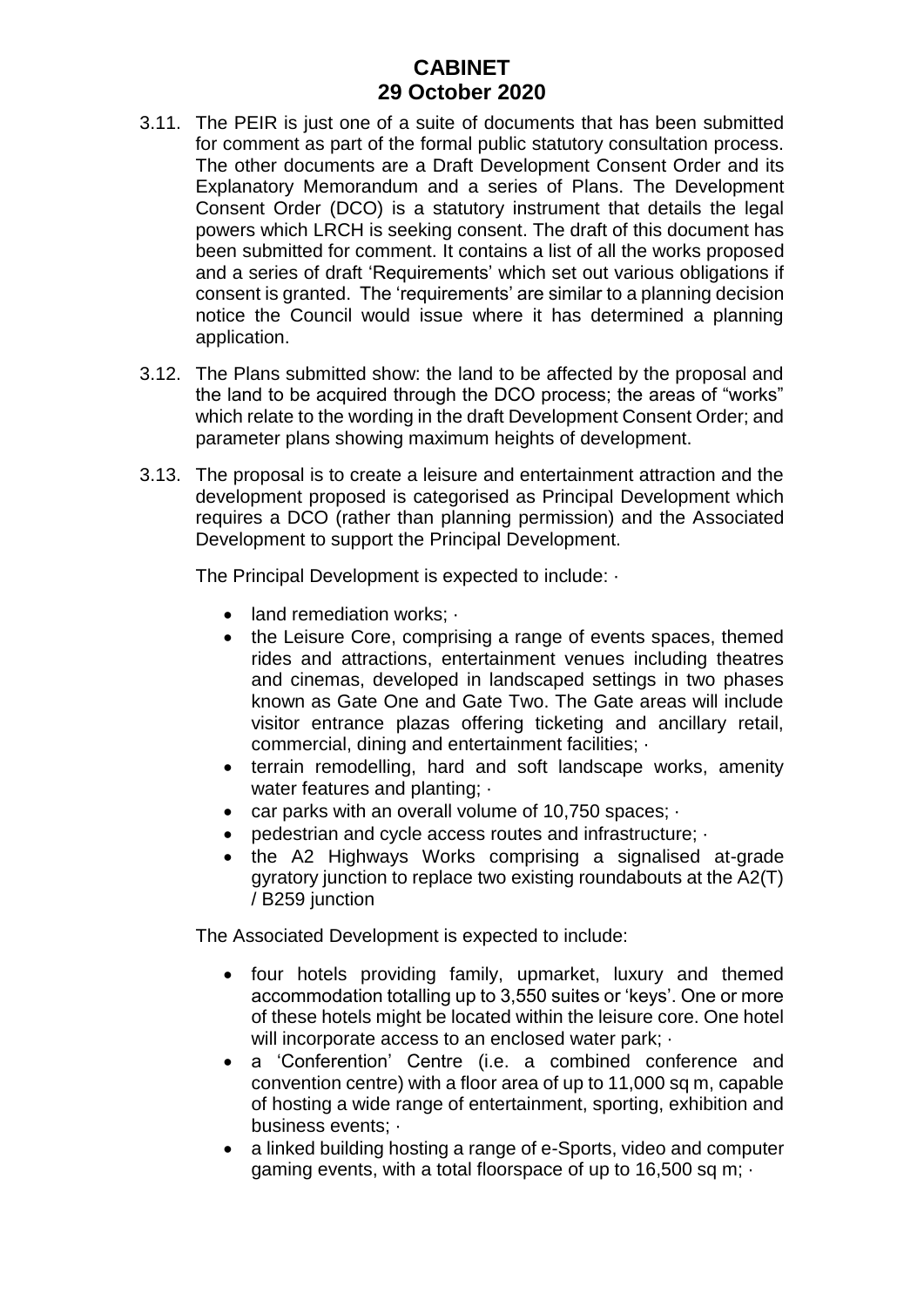- a 'Back of House' area accommodating many of the necessary supporting technical and logistical operations to enable the Entertainment Resort to function, including security command and crisis centre, maintenance facilities, costuming facilities, employee administration and welfare, medical facilities, offices and storage facilities, internal roads, landscaping and employee car parking;
- a people mover and transport interchanges;
- a Resort access road of up to four lanes (i. e. up to two lanes in each direction);
- local transport links:  $\cdot$
- river transport infrastructure on both sides of the Thames, including floating jetty and ferry terminals and the repair of Bell Wharf; ·
- utility supply compounds, plant and service infrastructure including an energy centre; ·
- flood defence and drainage works;  $\cdot$
- habitat creation and enhancement and public access;  $\cdot$
- security and safety provisions;  $\cdot$
- data centres to support the Resort's requirements.

Related Housing is also proposed, comprising up to 500 dwellings for Resort workers. The dwellings will typically have 4-6 bedrooms and shared kitchen and lounge facilities.

- 3.14. Despite the length of time since the last consultation much of the assessment work required has not been submitted within the PEIR and there is much detail on the proposals which is not provided. It is therefore difficult at this stage for the Council to provide detailed comments on the options or the impacts, as the assessment results are not available to enable proper consideration by the Council of the likely impacts and the mitigation needed. LRCH has not allowed sufficient time or resources to enable engagement with the Council and there has been no collaborative working to inform the design or develop mitigations. The response to the consultation therefore draws attention to the assessments that are missing, the paucity of information on the detail of the proposal and the potential risks that could result for the Council and the Borough.
- 3.15. Whilst the London Resort has the potential to bring significant benefits to the Borough through employment, skills development and a boost to the local economy, this is not a foregone conclusion. The right measures need to be in place to enable this. Mitigations also need to be in place to ensure that adverse impacts of the scheme can be addressed. It is hoped that fuller engagement will take place with the Council following this consultation so that the Borough and its residents can benefit from the proposal. .
- 3.16. The red line for the proposal has expanded since the initial consultation on the project and now includes an area in Thurrock at Tilbury to allow for use of part of the Docks for transport of construction materials initially and then visitors via Thames Clipper.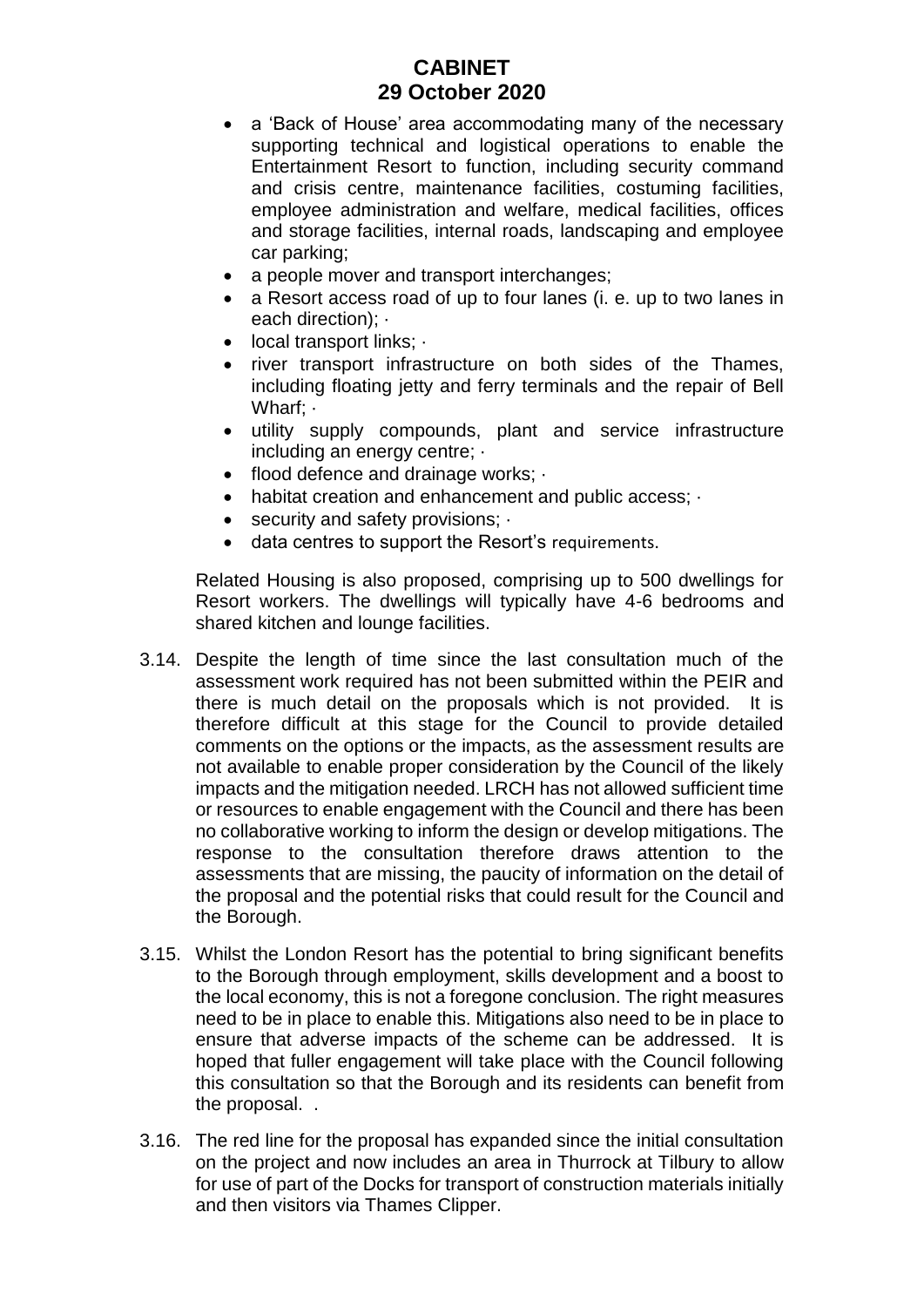- 3.17. The Council's full comments to LRCH are set out within the attached letter and responses at Appendix A, and the responses to draft Development Consent Order (Appendix B) and suggested s106 Heads of Terms at Appendix C.
- 3.18. LRCH has stated its intention to submit the application in December this year, although the Council's response and that of other consultees has urged for this to be delayed so as to enable more robust assessment of the scheme and fuller engagement to take place. When the application is submitted, the Council will be contacted by the Planning Inspectorate and asked about the adequacy of consultation. Once the application is accepted as valid by the Planning Inspectorate, the Council will have an opportunity to make representation to the examining panel and be required to produce a Local Impact Report which sets out clearly the impacts on the Borough arising from the development, having consideration of the completed Environmental Impact Assessment and other documents submitted with the application.
- 3.19. LRCH and its consultants still need to produce an extensive amount of information for the planning application submission. The final submission will need to include a comprehensive assessment of the proposal and mitigation of the impacts. The attached comments are intended to assist in this process.
- 3.20. Once the application is accepted the timescale and amount of work required by the Council is significant. This will include reviewing the full application submission, making representations, preparing a Local Impact Report, answering questions from the Inspectors in short timescales, appearing at the examination and producing expert evidence.
- 3.21. With a standard planning application, the application fee received by the Council would cover the Council's costs in determining the application. In the case of an NSIP, the Planning Inspectorate relies on the local planning authority to advise of the local impacts but there is no fee payable. It is accepted practice that the applicant covers the local planning authority's costs through a Planning Performance Agreement (PPA). Discussions on funding support to assist the Council in dealing with this large and complex application through the employment of consultants have been ongoing since February 2020 but LRCH has as yet failed to provide a written commitment to provide sufficient funding to enable the Council to appoint appropriate expertise to consider the details of the submission and engage more fully with LRCH to address the gaps and shortcomings. This will, in turn, provide a more informed picture of the potential impacts of the scheme and enable appropriate mitigations to be considered.

#### 4. Relationship to the Corporate Plan

The London Resort is linked to the Strategic Aim of the Corporate Plan being to ensure that regeneration in Dartford is sustainable and of benefit to all of our communities.